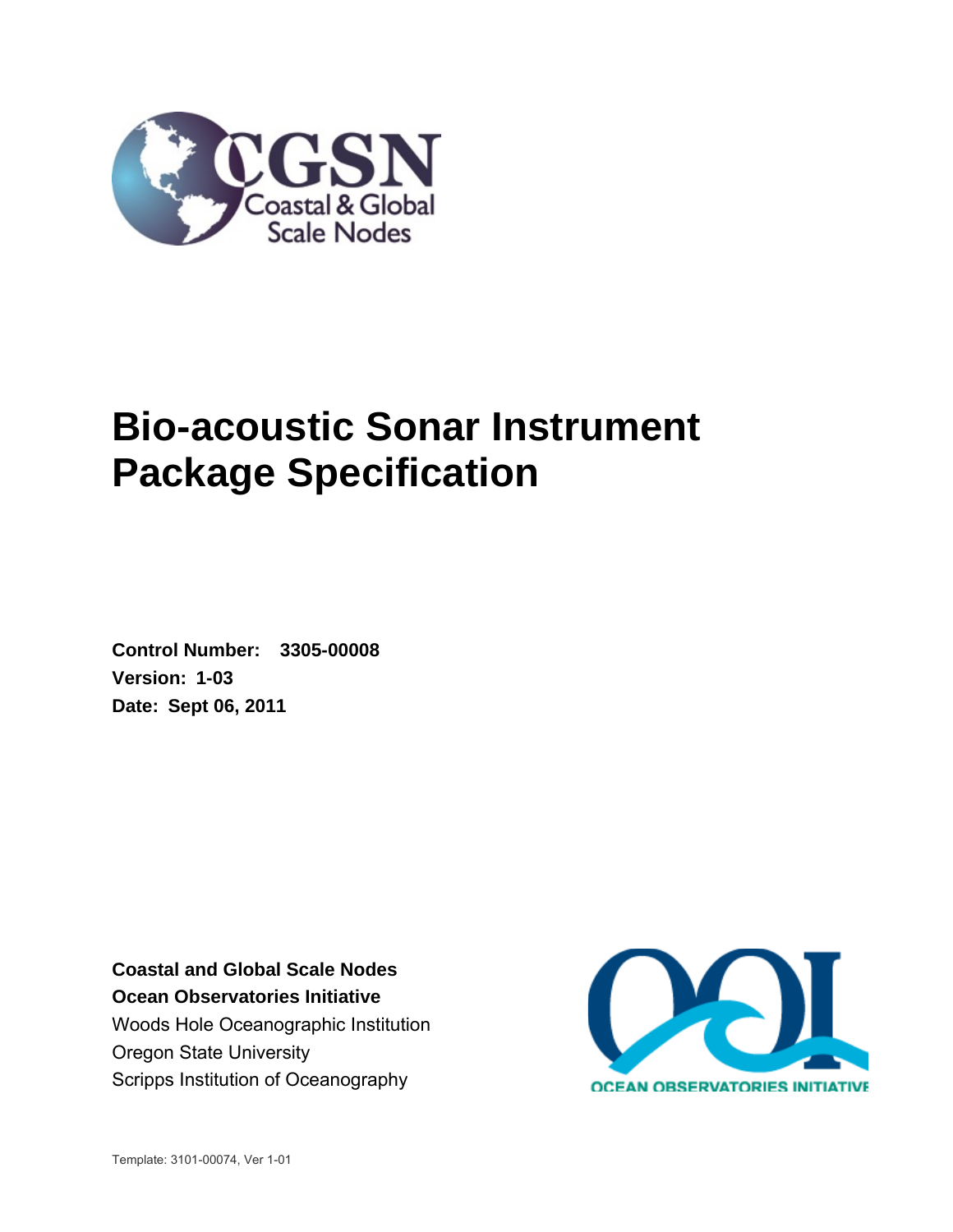## **Revision History**

| <b>Version</b> | <b>Description</b>                                                                                                                                 | <b>Originator</b> | <b>ECR No.</b> | <b>Release Date</b> |
|----------------|----------------------------------------------------------------------------------------------------------------------------------------------------|-------------------|----------------|---------------------|
| $1 - 00$       | Initial Release                                                                                                                                    | S. White          | 1303-00084     | 26 January 2011     |
| $1 - 01$       | Updated definitions and INTF-001;<br>added SOFT-001, INTF-018,<br>QUAL-004, Appendices 4.1 and<br>4.2; Series A, B, C indicated.                   | S. White          | 1303-00229     | 9 March 2011        |
| $1-02$         | Changed OPER-005, OPER-009,<br>and OPER-010 to objectives, per<br>requirements changes (ECR<br>1303-00350), updated Threshold<br>Value definition. | S. White          | 1303-00355     | 15 June 2011        |
| $1 - 03$       | Replace ASTM D4169 with<br>ASTM-D3951.                                                                                                             | S. White          | 1303-00413     | 06 Sept 2011        |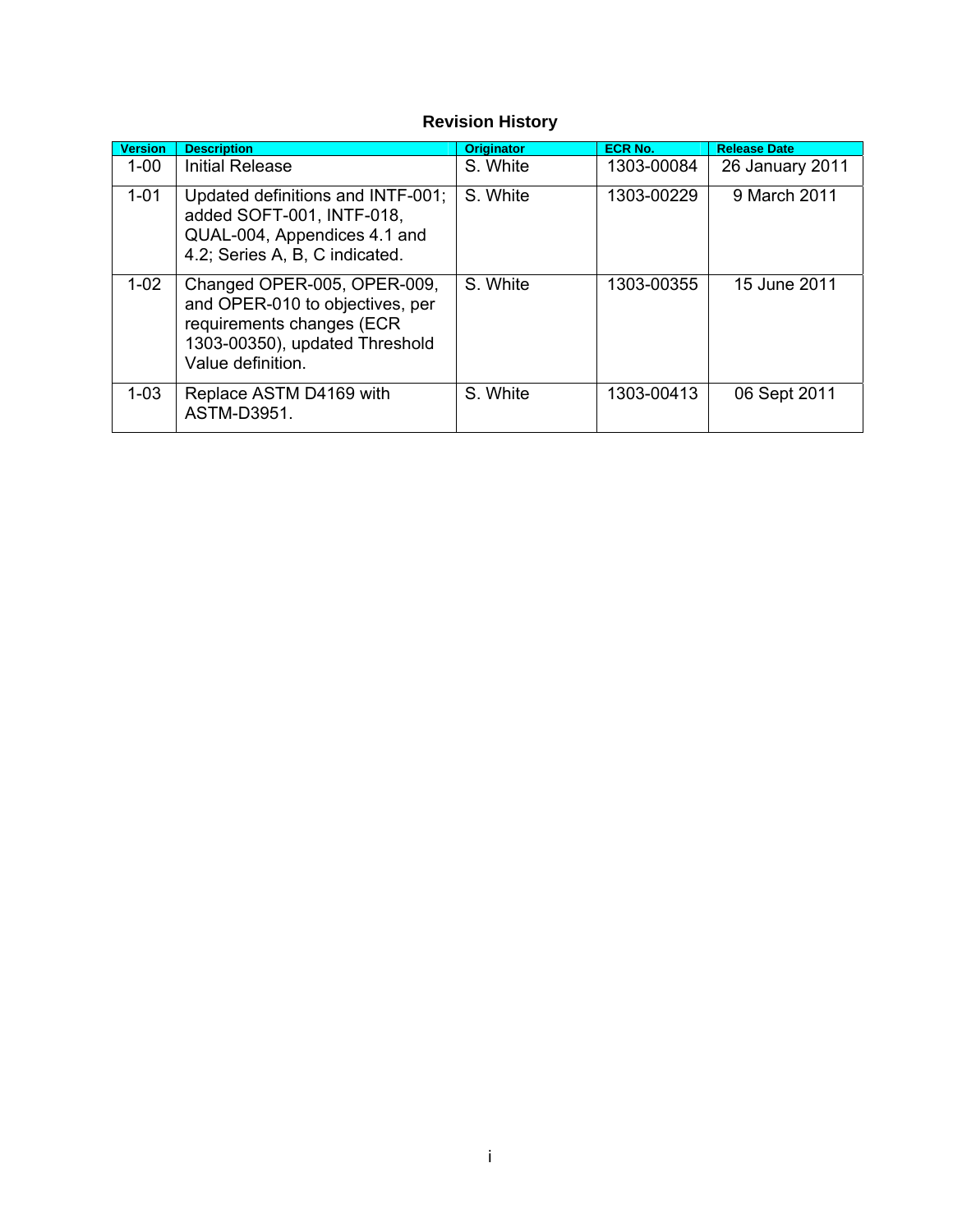## **Signature Page**

This document has been reviewed and approved for release.

 $\frac{d}{d\mu}$ 

OOI Senior Systems Engineer: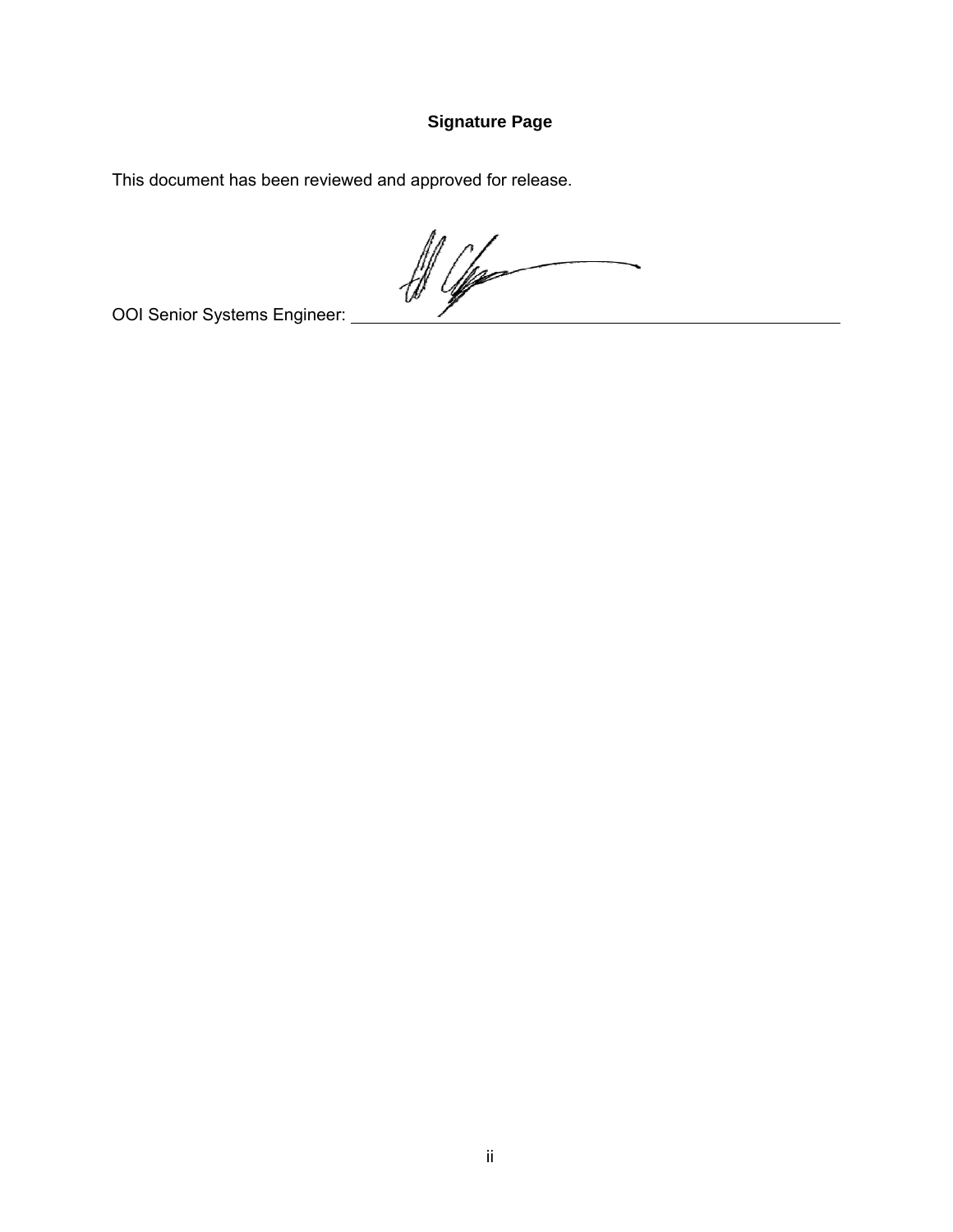|     | 1.1           |  |
|-----|---------------|--|
|     | 1.2           |  |
|     | 1.3           |  |
|     | 1.3.1         |  |
|     | 1.3.2         |  |
|     |               |  |
|     | 1.4.1         |  |
|     | 1.4.2         |  |
| 2.0 |               |  |
|     | 2.1           |  |
|     | 2.1.1         |  |
|     |               |  |
|     | 2.2.1         |  |
|     | 2.2.2         |  |
|     | 2.2.3         |  |
|     | 2.2.4         |  |
|     | 2.2.5         |  |
|     |               |  |
|     | 2.3.1         |  |
|     | 2.3.2         |  |
|     | 2.3.3         |  |
|     |               |  |
|     | 2.4.1         |  |
|     | 2.4.2         |  |
|     | 2.4.3         |  |
|     | 2.4.4         |  |
|     | 2.4.5         |  |
|     | 2.4.6         |  |
|     | 2.4.7         |  |
|     | 2.4.8         |  |
|     | $2.5^{\circ}$ |  |
|     | 2.5.1         |  |
|     | 2.6           |  |
|     | 2.7           |  |
|     | 2.7.1         |  |
|     | 272           |  |
|     | 2.7.3         |  |
|     |               |  |
|     |               |  |

## **Table of Contents**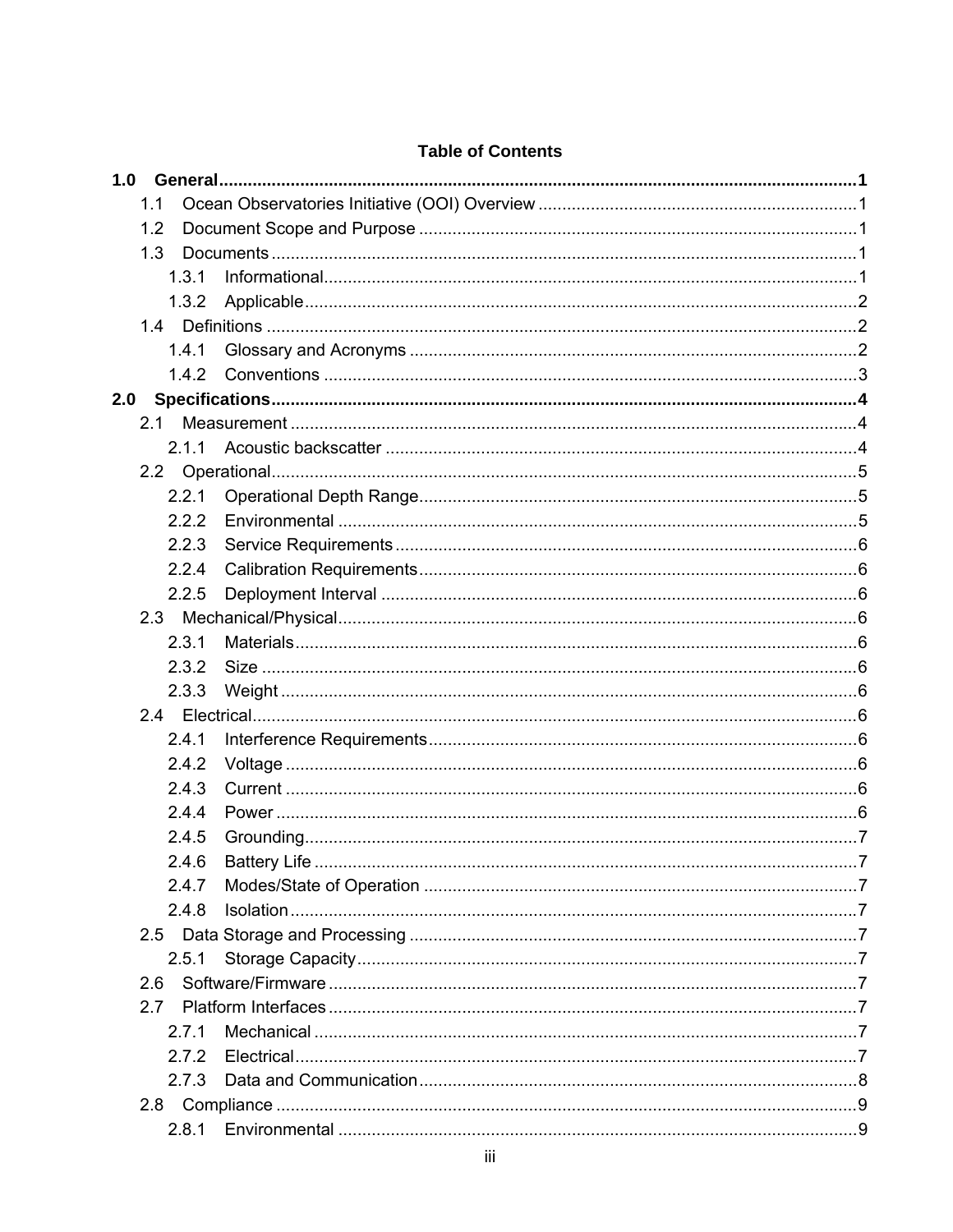| 3.0 |  |
|-----|--|
| 4.0 |  |
|     |  |
|     |  |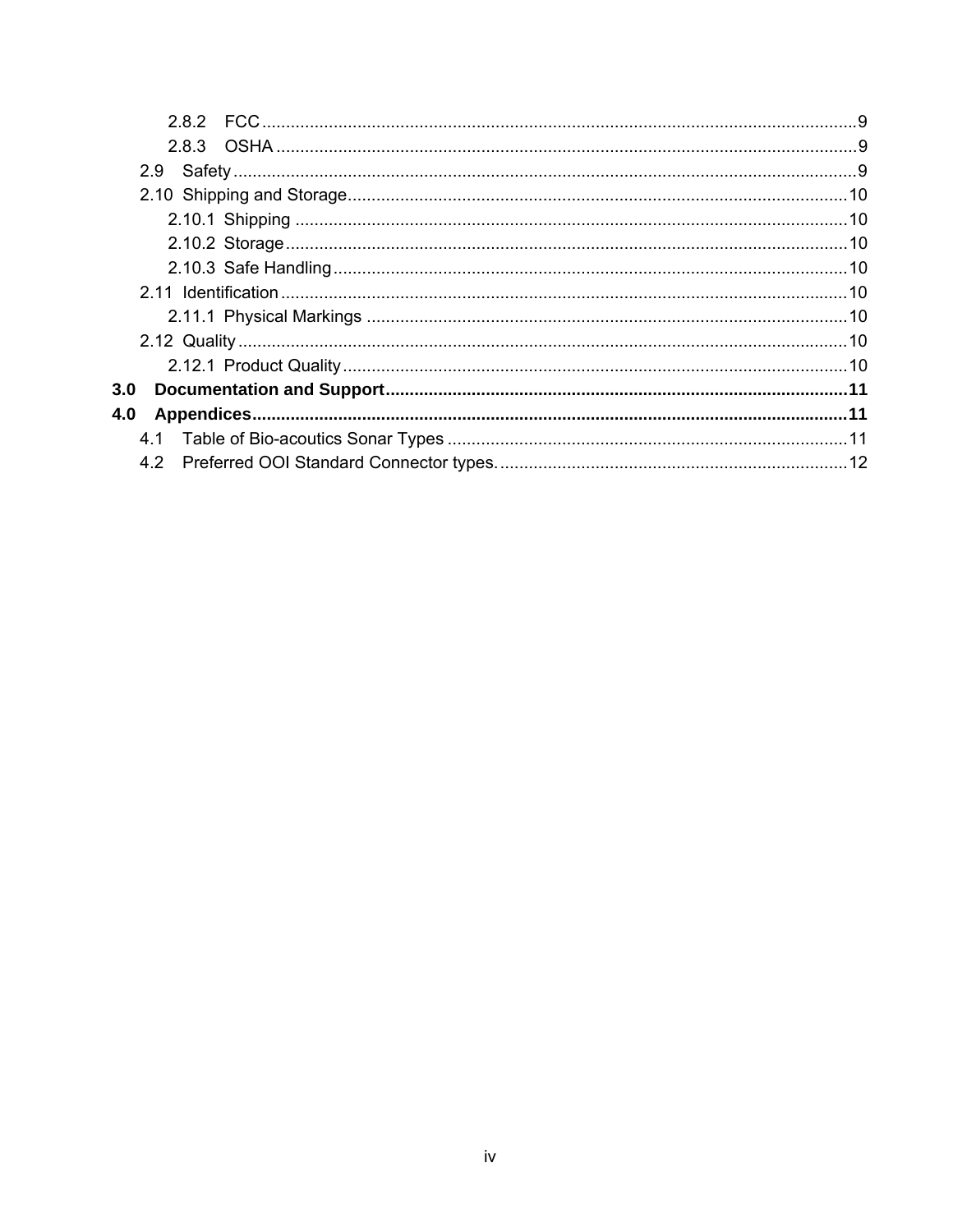## <span id="page-5-0"></span>**1.0 General**

## <span id="page-5-1"></span>1.1 Ocean Observatories Initiative (OOI) Overview

Although the ocean is central to the habitability of our planet, it is largely unexplored. Biological, chemical, physical, and geological processes interact in complex ways in the ocean, at the seafloor, and at the air-sea interface. Our ability to learn more about these processes is severely limited by technical infrastructure, and developing a more fundamental scientific understanding of these relationships requires new and transformational approaches to ocean observation and experimentation.

The Ocean Observatories Initiative (OOI) will lay the foundation for future ocean science observations. OOI will enable powerful new scientific approaches by transforming the community's focus from expedition-based data gathering to persistent, controllable observations from a suite of interconnected sensors. The OOI's networked sensor grid will collect ocean and seafloor data at high sampling rates over years to decades. Researchers will make simultaneous, interdisciplinary measurements to investigate a spectrum of phenomena including episodic, short-lived events (tectonic, volcanic, oceanographic, biological, and meteorological), and more subtle, longer-term changes and emergent phenomena in ocean systems (circulation patterns, climate change, ocean acidity, and ecosystem trends).

The OOI will enable multiple scales of marine observations that are integrated into one observing system via common design elements and an overarching, interactive cyberinfrastructure. Coastalscale assets of the OOI will expand existing observations off both U.S. coasts, creating focused, configurable observing regions. Regional cabled observing platforms will 'wire' a single region in the Northeast Pacific Ocean with a high speed optical and high power grid. Global components address planetary-scale changes via moored open-ocean buoys linked to shore via satellite. Through a unifying cyberinfrastructure, researchers will control sampling strategies of experiments deployed on one part of the system in response to remote detection of events by other parts of the system.

A more detailed discussion of the Oceans Observatories Initiative can be found in the OOI Final Network Design.

#### <span id="page-5-2"></span>1.2 Document Scope and Purpose

The purpose of this specification is to provide the requirements for a bio-acoustic sonar instrument package to be purchased for use on the Coastal and Global Scale Nodes (CGSN) of the Ocean Observatories Initiative. Bio-acoustic sonars will be deployed at depths of ~520 m or less on moorings, and seafloor packages to detect zooplankton and fish. Deployment locations will include both Global sites where the sonar will be mounted on a mid-water platform at ~200 m; and Coastal sites where the sonar will be mounted on seafloor packages at depths from 25 m to 520 m.

This document describes the physical, functional and electrical characteristics of bio-acoustic sonar instrument packages required by CGSN.

#### <span id="page-5-4"></span><span id="page-5-3"></span>1.3 Documents

#### 1.3.1 Informational

The documents listed in this section are for informational purposes only and may not have been referenced in this specification.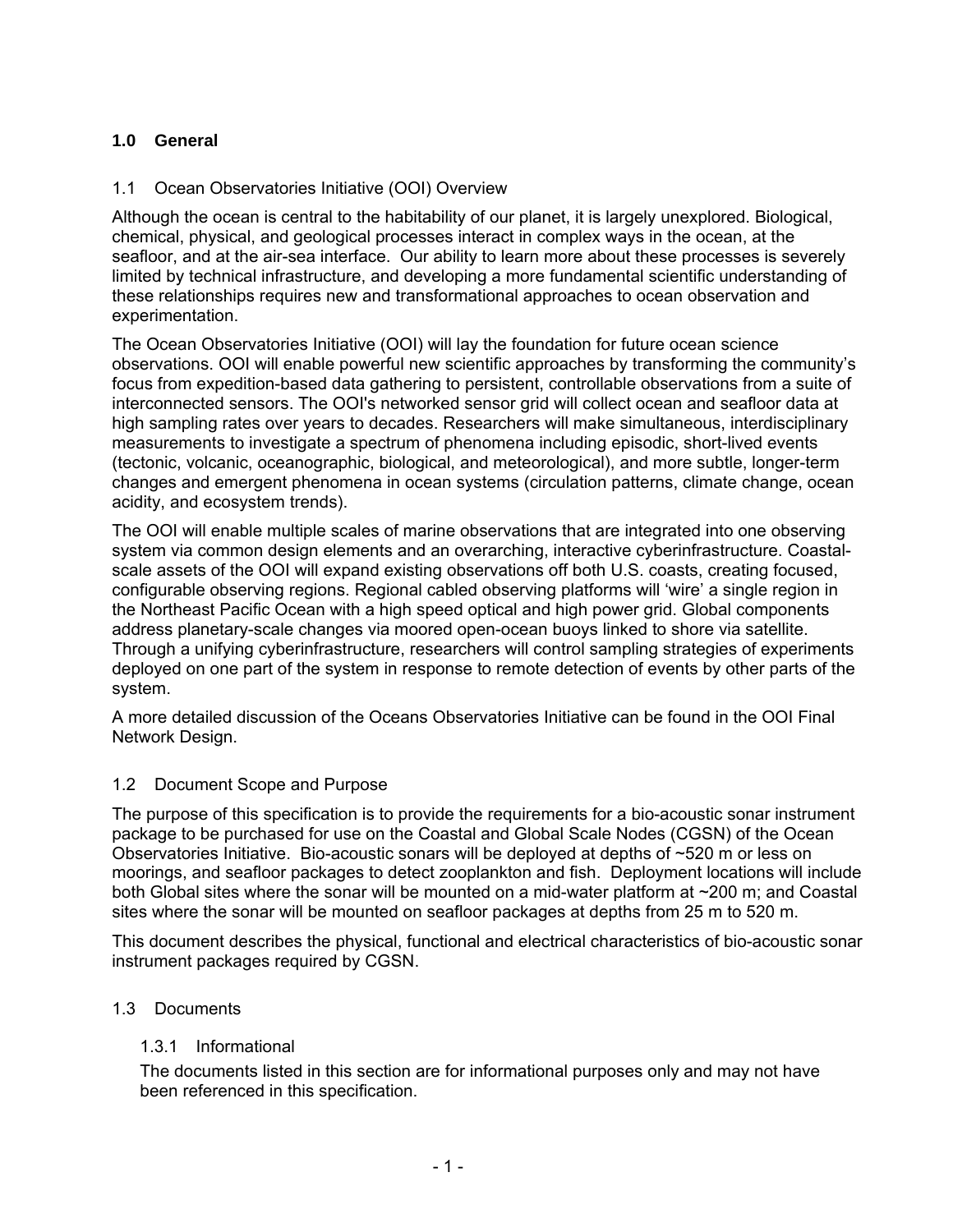- Consortium for Ocean Leadership, Inc. 2010. *Final Network Design.* Washington, DC. [Online] Available: [http://www.oceanleadership.org/programs-and-partnerships/ocean](http://www.oceanleadership.org/programs-and-partnerships/ocean-observing/ooi/network-design/)[observing/ooi/network-design/](http://www.oceanleadership.org/programs-and-partnerships/ocean-observing/ooi/network-design/)
- 1.3.2 Applicable
- Ross, D., Ship Sources of Ambient Noise, IEEE JOE, Vol. 30, No. 2, 257-261, 2005.
- <span id="page-6-2"></span><span id="page-6-1"></span><span id="page-6-0"></span>1.4 Definitions
	- 1.4.1 Glossary and Acronyms
	- **Accuracy** Closeness of the agreement between the result of a measurement and the value of the measurand (or true value of the measurement). (Taylor and Kuyatt, 1994)
	- **Burst Sampling** Intermittent rapid sampling at or near the maximum sampling rate for short intervals between longer quiescent periods.
	- **CGSN** Coastal and Global Scale Nodes
	- **EIA** Electronics Industries Association
	- **Instrument** A device that contains one or more sensors and a method for converting the information from the sensor into a transmittable and storable form.
	- **Objective Value** The desired value of a technical parameter. This value, if provided, may be more challenging to achieve than the Threshold value. It is a goal, not a requirement, for the instrument.
	- **OOI**  Ocean Observatories Initiative
	- **Operate** Correctly performing designed functionality.
	- **Precision** The closeness of agreement between independent measurements obtained under stipulated conditions of repeatability, generally expressed as a standard deviation (or standard uncertainty) of measurement results (Taylor and Kuyatt, 1994). Used as a measure of stability of an instrument/sensor and its capability of producing the same measurement over and over again for the same input signal.
	- **Resolution** The smallest amount of input signal change that the instrument/sensor can detect reliably.
	- **Response Time** The time required for an output to reach a specified fraction of its final value as a result of a step change in input.
	- **PSS** Practical Salinity Scale, the UNESCO Practical Salinity Scale of 1978 (PSS78) defines salinity as a dimensionless conductivity ratio.
	- **Sensor** A device that will convert a physical phenomenon into an electrical signal that can in turn be digitized through the use of an analog to digital converter. A sensor is normally housed in an instrument. Data coming from sensors is normally raw and needs to be calibrated.
	- **Survive** Experience an event without major loss of hardware. System may experience loss of functionality requiring repair to return to normal mode functionality. An example of this is knockdown of a global mooring or loss of some part of the mooring resulting in the instrument descending to the bottom. Any internal memory in the instrument shall remain accessible, but the sensors may need to be replaced to return to normal functionality.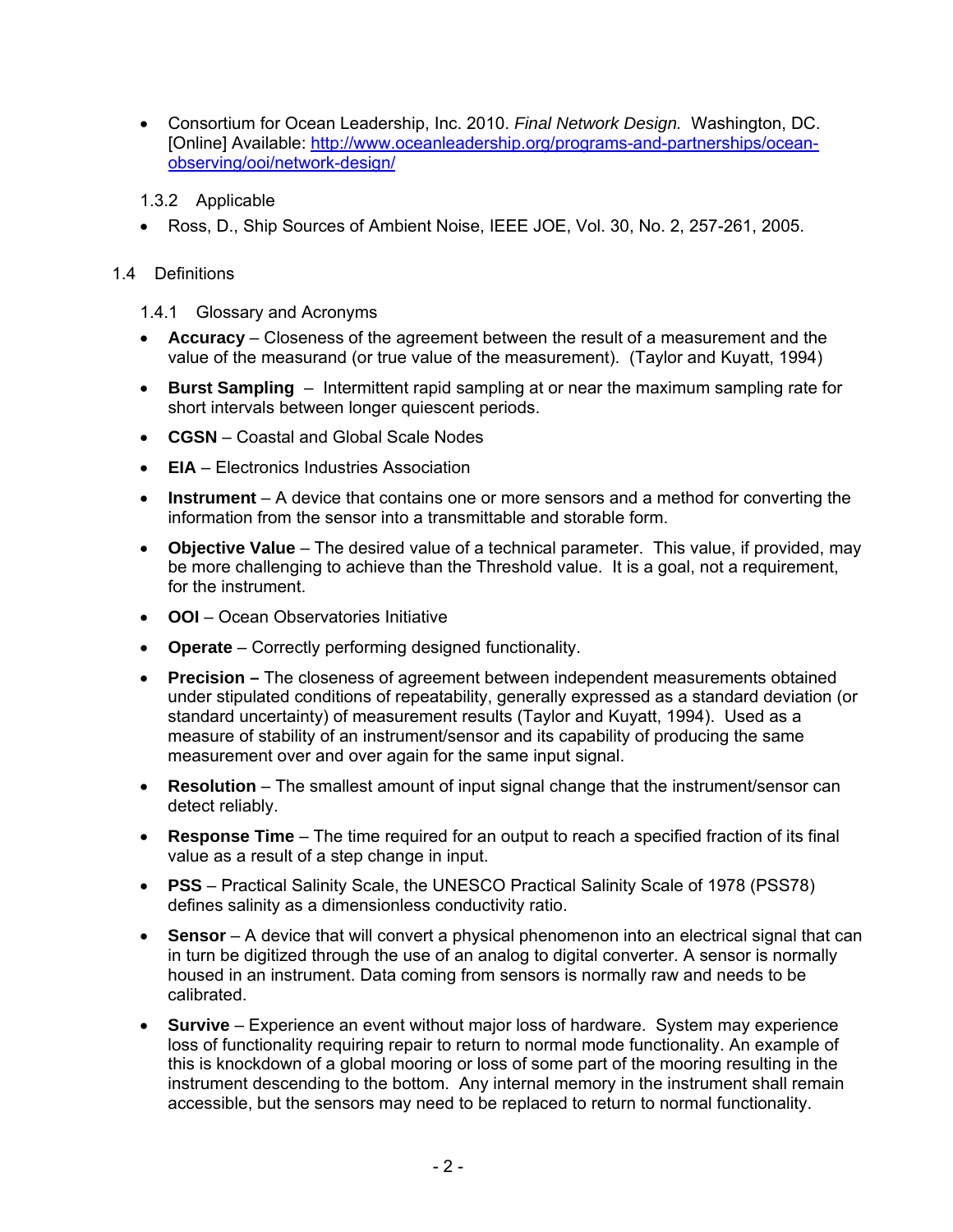- **Sustain** Experience an event (environmental extreme or condition) without permanent loss of normal mode functionality. System may experience reduction of functionality during event.
- **Threshold Value** The limiting acceptable value of a technical parameter. If this item does not meet the performance as specified by the threshold value it may not be sufficient for inclusion in the OOI system.

#### 1.4.2 Conventions

<span id="page-7-0"></span>All values contained in this document are Threshold Values unless specifically stated otherwise.

Specification items are assigned unique identification numbers specific to this document. Items tied directly to requirements maintained in the OOI requirements database are followed by the requirement number in brackets (e.g., [L4-CG-IP-RQ-XXX]). The requirement number is intended for internal OOI use only.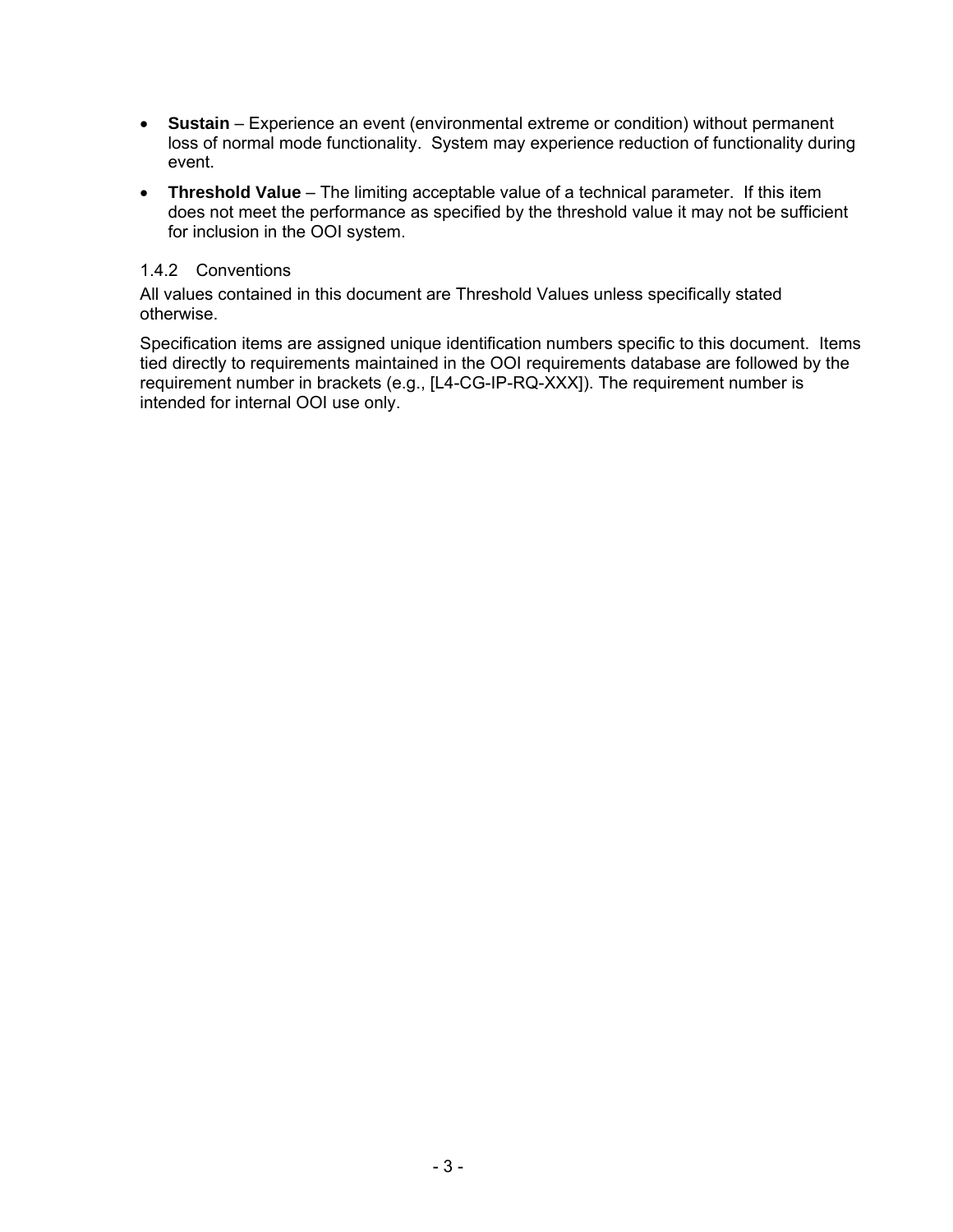## <span id="page-8-0"></span>**2.0 Specifications**

#### <span id="page-8-1"></span>2.1 Measurement

<span id="page-8-2"></span>Values provided are threshold unless otherwise stated.

- 2.1.1 Acoustic backscatter
	- a) Measurement with unit(s) Acoustic volume backscattering strength,  $S_v$  (decibel, dB re 1 m-<sup>1</sup>)
	- b) Minimum Value
		- ACOU-001 Acoustic backscatter instruments shall have a measurement range with a minimum value of -100 dB re 1 m- $^1$ . [L4-CG-IP-RQ-533]
	- c) Maximum Value
		- ACOU-002 Acoustic backscatter instruments shall have a measurement range with a maximum value of -20 dB re 1 m $^{-1}$ . [L4-CG-IP-RQ-533]
	- d) Accuracy ACOU-003 Acoustic backscatter strength shall be measured to an accuracy of  $\pm 0.5$ dB re 1 m-<sup>1</sup> . [L4-CG-IP-RQ-429]
	- e) Precision ACOU-004 Acoustic backscatter strength shall be measured to a precision of  $\pm$  0.1 dB re 1 m-<sup>1</sup>. [L4-CG-IP-RQ-430]
	- f) Resolution ACOU-005 Acoustic backscatter instruments shall have a resolution of less than or equal to 0.1 dB re 1 m-1. [L4-CG-IP-532]
	- g) Drift N/A
	- h) Response Times N/A
	- i) Sampling Frequency

ACOU-006 Acoustic backscatter instruments shall be capable of making measurements at intervals of 1 second. [L4-CG-IP-RQ-426]

j) Dependencies

N/A

- k) Acoustic Characteristics
	- ACOU-007 Acoustic backscatter instruments shall have a total system noise floor that does not exceed the Sea State 0 ambient noise curve from Ross, 2005. [L4-CG-IP-RQ-534]
	- ACOU-008 Acoustic backscatter instruments shall have an instantaneous dynamic range of no less than 120 dB. True instantaneous dynamic range is defined as ten times the base-ten-logarithm of the maximum received power output by the analog-to-digital converter (ADC) divided by the minimum received power output by the ADC (minimum signal or system noise level, whichever is greater). [L4-CG-IP-RQ-431]
	- ACOU-009 Acoustic backscatter instruments shall be capable of a vertical resolution of 0.25 m. [L4-CG-IP-RQ-427]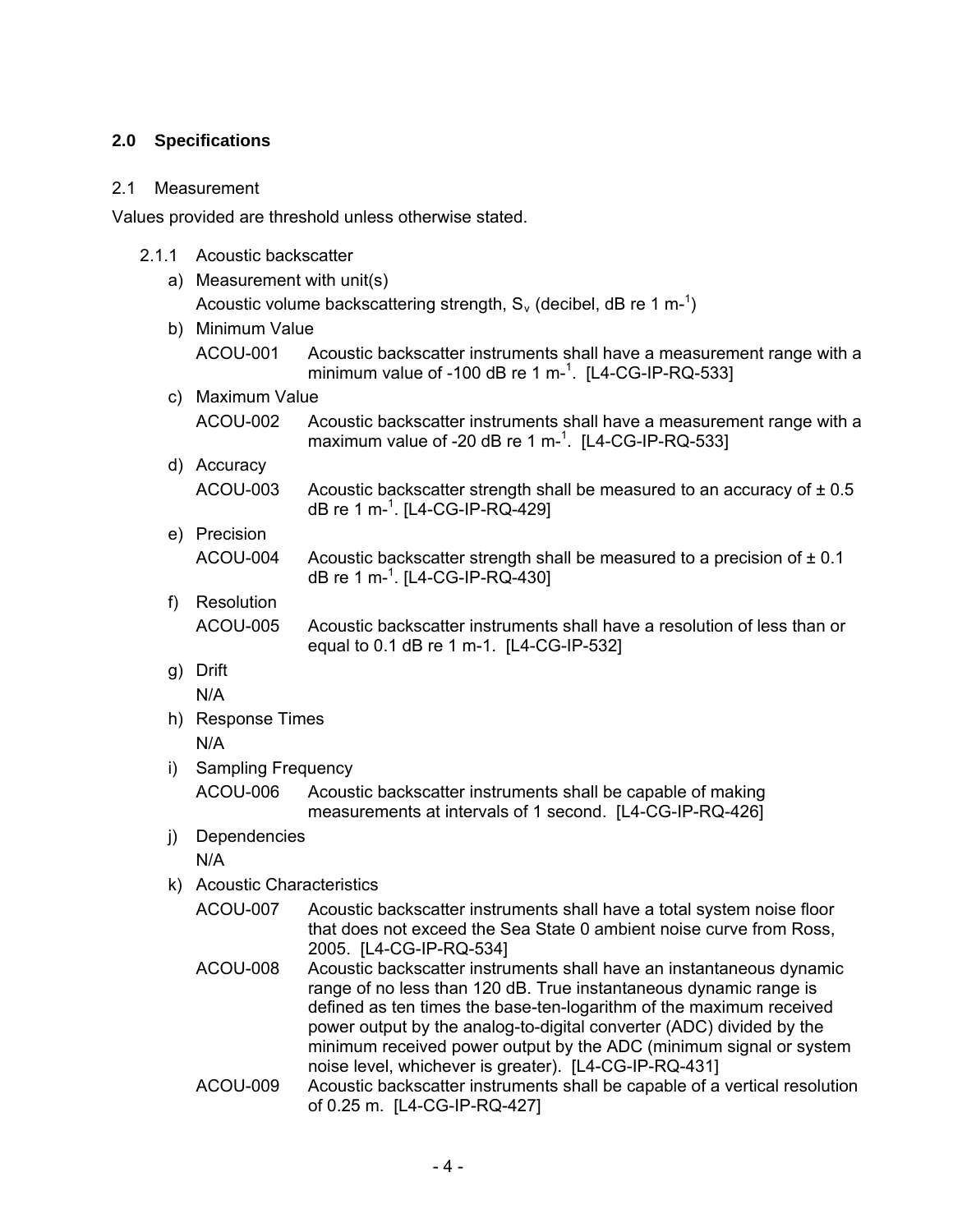- ACOU-010 Acoustic backscatter instruments shall be capable of pulse durations of 1.024 msec or less for all frequencies. [LR-CG-IP-RQ-535]
- ACOU-011 Acoustic backscatter instruments should be capable of pulse durations of 0.512 msec or less for all frequencies. This is an objective. [LR-CG-IP-RQ-536]
- ACOU-012 Acoustic backscatter instruments shall have a beam width of no greater than 35 degrees. [L4-CG-IP-RQ-537]
- ACOU-013 Acoustic backscatter instruments shall have sidelobes of no greater than -15 dB. [L4-CG-IP-RQ-538]
- ACOU-014 Acoustic backscatter instruments shall have a frequency band at 38 kHz ± 15%. [L4-CG-IP-RQ-428]
- ACOU-015 Global acoustic backscatter instruments should have a frequency band at 70 kHz ±10%. This is an objective. [L4-CG-IP-RQ-539]
- ACOU-016 Acoustic backscatter instruments shall have a frequency band at 120 kHz ±10%. [L4-CG-IP-RQ-540]
- ACOU-017 The 120 kHz frequency band of acoustic backscatter instruments shall have a split beam. [L4-CG-IP-RQ-541]
- ACOU-018 Acoustic backscatter instruments shall have a frequency band at 200 kHz ±10%. [L4-CG-IP-RQ-542]
- ACOU-019 Coastal acoustic backscatter instruments should have a frequency band in the 350-460 kHz range This is an objective. [L4-CG-IP-RQ-543]
- ACOU-020 Acoustic backscatter instruments shall have a range of at least 200 m for all frequencies less than or equal to 220 kHz. [L4-CG-IP-RQ-544]
- ACOU-021 Global acoustic backscatter instruments should be capable of making upward- and downward-looking measurements with a single instrument. [L4-CG-IP-RQ-550]

## <span id="page-9-1"></span><span id="page-9-0"></span>2.2 Operational

- 2.2.1 Operational Depth Range
	- OPER-001 The operational depth rating of the instrument shall be consistent with the depth rating of the platform on which it is mounted (See Appendix 4.1). [L4-CG-IP-292]

## <span id="page-9-2"></span>2.2.2 Environmental

- a) Salinity
	- OPER-002 Instruments shall be capable of operating in water salinities from 0 to 40 PSU. [L4-CG-IP-RQ-443]
- b) Temperature OPER-003 Instruments shall be capable of operating in water temperatures from -2° to +35° C. [L4-CG-IP-RQ-442]

## c) Biofouling OPER-004 Sensors shall utilize biofouling mitigation to enable nominal operations over the defined deployment interval. [L4-CG-IP-RQ-446; L3-CG-RQ-867]

d) Icing N/A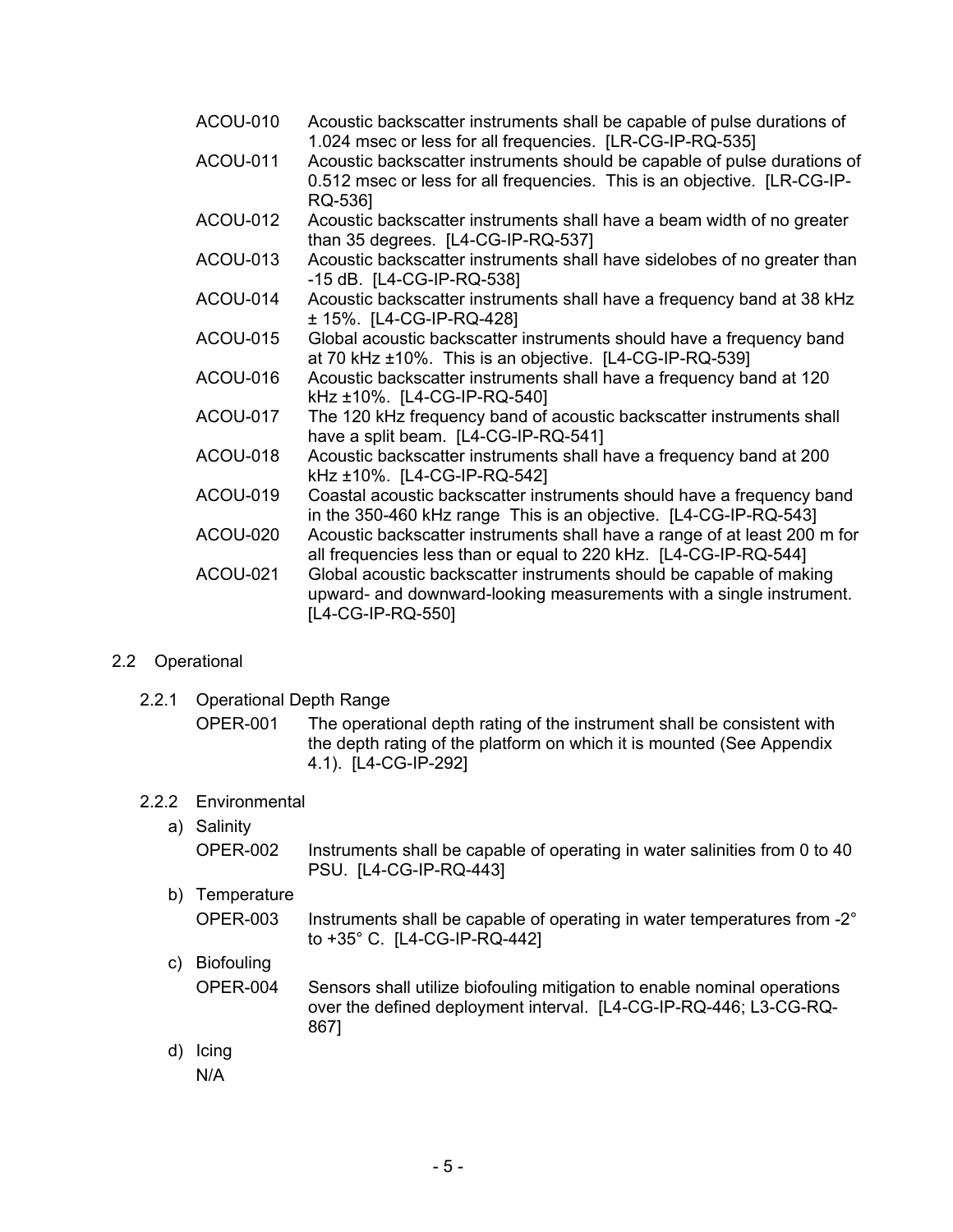- <span id="page-10-0"></span>2.2.3 Service Requirements N/A
- <span id="page-10-1"></span>2.2.4 Calibration Requirements

OPER-005 Sensors should maintain their calibration over the required deployment intervals. This is an objective. [L4-CG-IP-286]

## <span id="page-10-2"></span>2.2.5 Deployment Interval

OPER-006 The designed deployment interval for instrument packages on moored assets at Global sites shall be 13 months. [L3-CG-RQ-168] OPER-007 The designed deployment interval for instrument packages on moored assets at Coastal sites shall be 13 months. (In some cases the actual deployment interval may be 7 months; see Appendix 4.1.) [L3-CG-RQ-496; L3-CG-RQ-497]

#### <span id="page-10-4"></span><span id="page-10-3"></span>2.3 Mechanical/Physical

| 2.3.1 | <b>Materials</b> |                                                                                                                                                                         |
|-------|------------------|-------------------------------------------------------------------------------------------------------------------------------------------------------------------------|
|       | OPER-008         | Instrument electronics housings shall be designed to be corrosion<br>resistant. [L4-CG-IP-288]                                                                          |
|       | <b>OPER-009</b>  | Instruments fixed on Coastal moorings should have electronics housings<br>capable of sustaining immersion in seawater to 600 m. This is an<br>objective. [L4-CG-IP-435] |
|       | <b>OPER-010</b>  | Instruments fixed on Global moorings should have electronics housings<br>capable of sustaining immersion in seawater to 6000 m. This is an<br>objective. [L4-CG-IP-448] |

<span id="page-10-5"></span>2.3.2 Size

N/A

2.3.3 Weight N/A

## <span id="page-10-8"></span><span id="page-10-7"></span><span id="page-10-6"></span>2.4 Electrical

## 2.4.1 Interference Requirements ELEC-001 Instruments shall be capable of controlled transmission cycles to avoid interference with other active elements (e.g., ADCPs).

- <span id="page-10-9"></span>2.4.2 Voltage N/A
- <span id="page-10-10"></span>2.4.3 Current N/A
- <span id="page-10-11"></span>2.4.4 Power N/A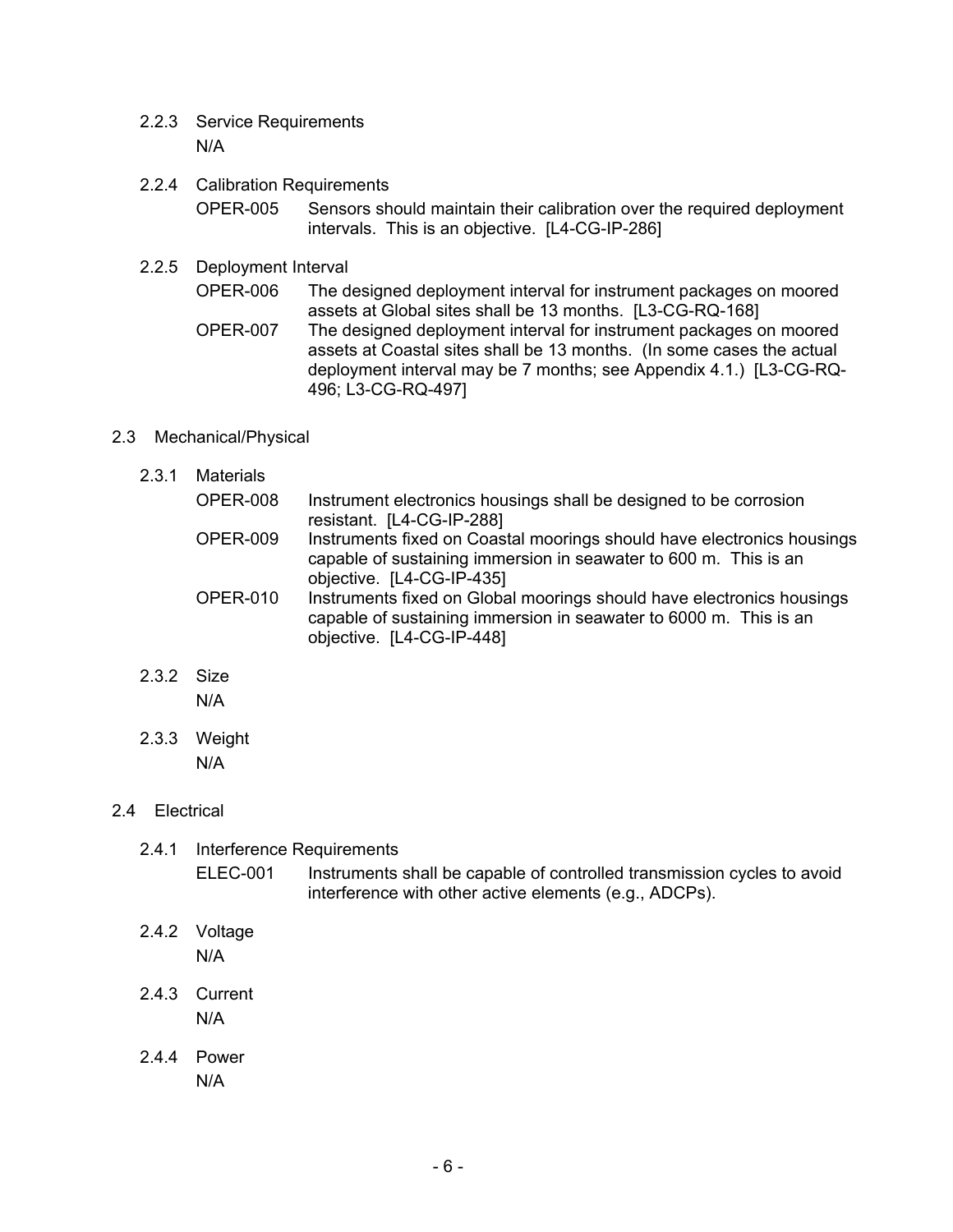## <span id="page-11-0"></span>2.4.5 Grounding

ELEC-002 Instruments should ground all circuitry internally with no connection to the seawater. This requirement means that there should be no low resistance connection between either side of the power supply, or any communications line, and the ground (or seawater) at or within the instrument. This is an objective.

## <span id="page-11-1"></span>2.4.6 Battery Life

ELEC-003 Battery powered instruments shall have battery capacity to operate at the typical sampling rate for the defined deployment interval (see Appendix 4.1). [L4-CG-IP-298]

#### <span id="page-11-2"></span>2.4.7 Modes/State of Operation

ELEC-004 Instruments shall return to a defined operational state upon being depowered and repowered. [L4-CG-IP-447]

#### <span id="page-11-3"></span>2.4.8 Isolation ELEC-005 All instrument electronics and electrical connections shall be isolated from seawater by greater than 10 megaohms.

#### <span id="page-11-5"></span><span id="page-11-4"></span>2.5 Data Storage and Processing

#### 2.5.1 Storage Capacity

| <b>DATA-001</b> | Instruments shall provide non-volatile internal data storage. The data<br>storage size shall accommodate data taken at the typical rate over the |
|-----------------|--------------------------------------------------------------------------------------------------------------------------------------------------|
|                 | duration of the deployment interval (see Appendix 4.1).                                                                                          |
| DATA-002        | Instruments should internally store calibration and sensors serial                                                                               |
|                 | numbers. This is an objective.                                                                                                                   |
| <b>DATA-003</b> | Acoustic backscatter instruments should store all raw data. This is an                                                                           |
|                 | objective. [L4-CG-IP-RQ-545]                                                                                                                     |
| <b>DATA-004</b> | Acoustic backscatter instruments shall be capable of outputting acoustic<br>volume backscattering strength data in bins. [L4-CG-IP-RQ-546]       |
|                 |                                                                                                                                                  |

#### <span id="page-11-6"></span>2.6 Software/Firmware

SOFT-001 Serial instruments requiring a break signal should be capable of emulating the break by a software character sequence. This is an objective.

#### <span id="page-11-8"></span><span id="page-11-7"></span>2.7 Platform Interfaces

- 2.7.1 Mechanical N/A
- <span id="page-11-9"></span>2.7.2 Electrical

INTF-001 The instrument package shall connect to the platform controller for power and communications (the connector type iss on the CGSN platform controller housing are TBS and will be detailed in an interface control document).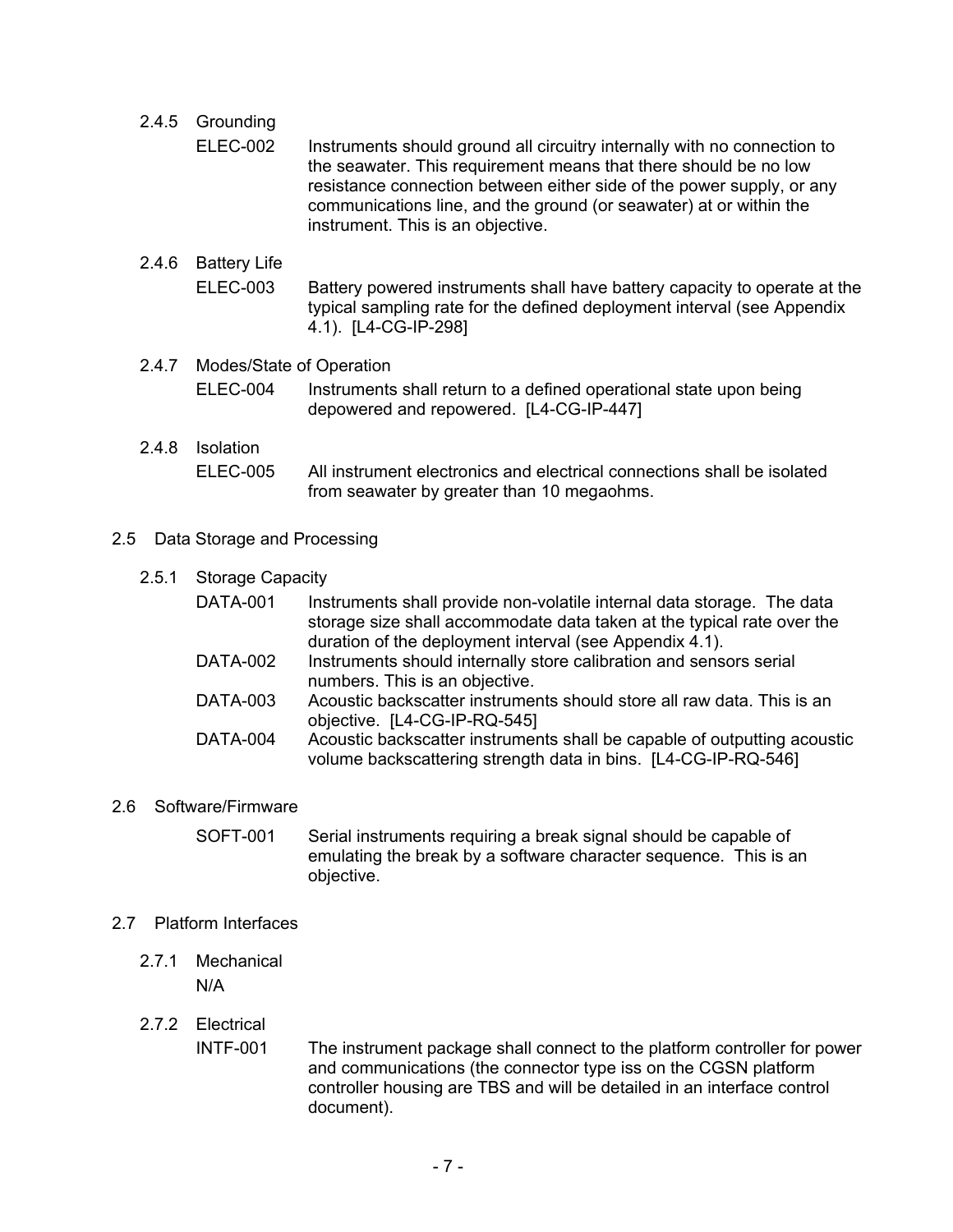- INTF-018 The instrument should include a standard type of OOI bulkhead connector on the instrument housing (see Appendix 4.2). This is an objective.
- INTF-002 The instrument package shall operate from a supply voltage of either 12 VDC +/- 5% or 24 VDC +/- 5%. [L4-CG-IP-RQ-287]
- INTF-003 Instruments shall be powered by two-wire (+VDC, -VDC) voltages floating free of the housing. [L4-RSN-IP-RQ-85]
- INTF-004 The instantaneous power draw of the instrument shall not exceed 50 W.
- <span id="page-12-0"></span>2.7.3 Data and Communication
	- a) Timing
		- INTF-005 Instruments shall provide time-stamping capabilities or latency characterization between data sampling and data output. [L4-CG-RQ-450]

Preferences for instrument time stamping capabilities are as follows (best first):

- Time stamp embedded in every data record to the design accuracy of the instrument's clock, using ISO 8601 compliant timestamp
- Time stamp embedded in every data record to the design accuracy of the instrument's clock, using another described, parseable timestamp format
- Time stamp every data sequence, with fixed time between every data record
- Fully characterize the latency between data sampling and appearance of the data at the output connector
- Time stamp embedded in every data record, with precision that is less than the accuracy of the instrument's clock, using ISO 8601 compliant timestamp
- Time stamp embedded in every data record, with precision that is less than the accuracy of the instrument's clock, using another described, parseable timestamp format.
- b) Clock Synchronization

| INTF-006 | Instruments should have an internal clock. This is an objective.           |
|----------|----------------------------------------------------------------------------|
| INTF-007 | Instruments with internal clocks shall be capable of time synchronization. |
|          | [L4-CG-RQ-449]                                                             |

c) Data Rate

INTF-008 Instruments should have a user-settable baud rate, up to 115,200 bits/sec for serial interfaces. This is an objective.

d) Data Format

N/A

e) Protocols

INTF-009 Instruments with an Ethernet interface should provide an auto-discovery mechanism, (e.g., PUCK, Universal Plug'n'Play', ZeorConf/Bonjour). This is an objective.

f) Physical Interface

N/A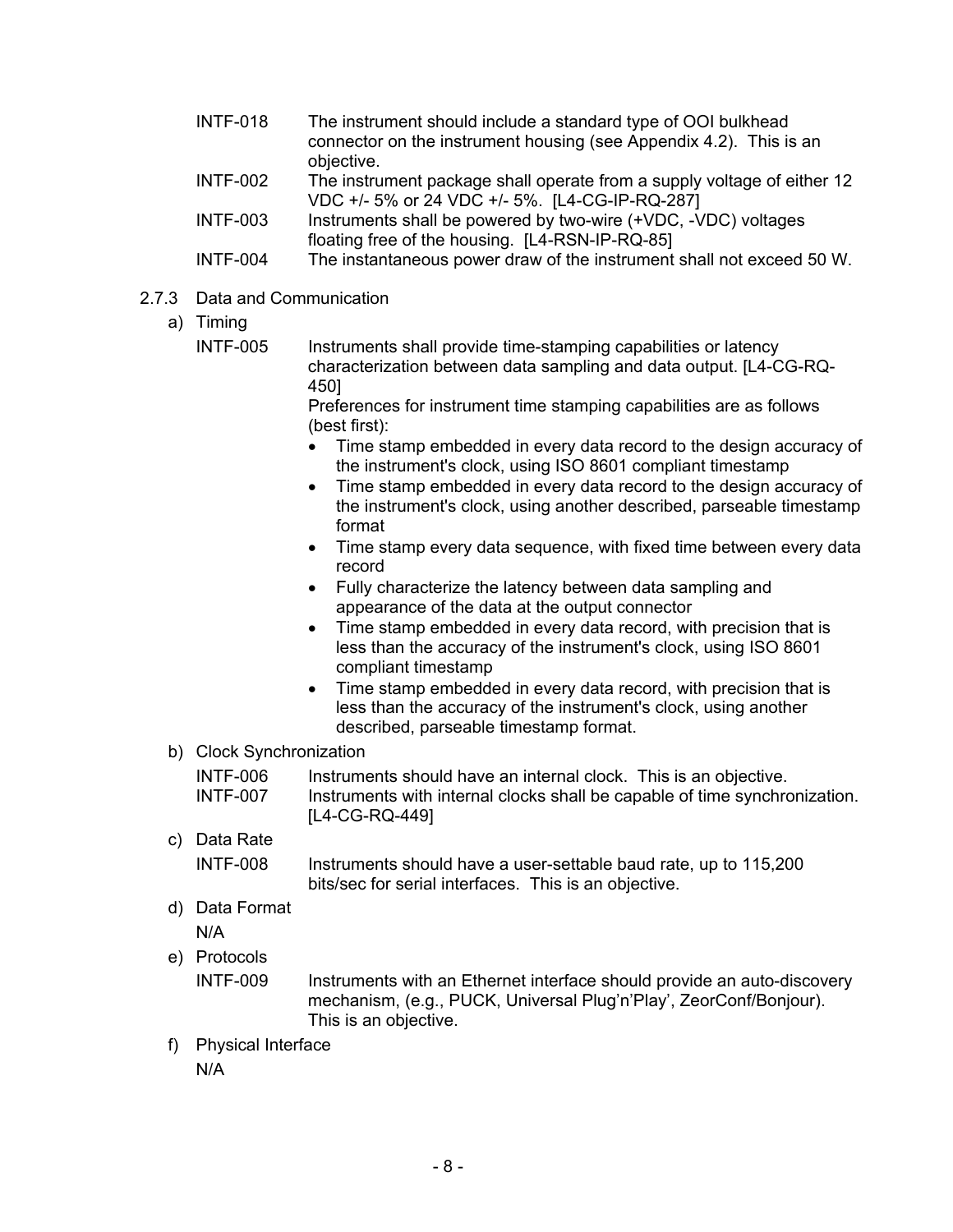g) Electrical Interface

| INTF-010 | Instruments shall communicate (Data and Commands) while deployed              |
|----------|-------------------------------------------------------------------------------|
|          | with the OOI infrastructure (e.g. CI device driver or platform interface) via |
|          | at least one of the following interfaces: Ethernet (10/100 Mb), or serial     |
|          | EIA standards: RS-422, RS-485, or RS-232. [L4-CG-IP-RQ-297, L4-CG-            |
|          | IP-RQ-2911                                                                    |

#### h) Remote Access

|    | <b>INTF-011</b> | Instruments shall be capable of being remotely accessed and controlled<br>via the communication interface. [L4-CG-IP-RQ-294] |
|----|-----------------|------------------------------------------------------------------------------------------------------------------------------|
|    | <b>INTF-012</b> | All data stored on the instrument shall be accessible remotely over the<br>communication interface.                          |
|    | <b>INTF-013</b> | Instruments should support remote firmware installation. This is an<br>objective.                                            |
|    | <b>INTF-014</b> | Acoustic backscatter instruments shall be capable of remote re-boot,<br>even if internally powered. [L4-CG-IP-RQ-548]        |
|    | <b>INTF-015</b> | Acoustic backscatter instruments shall have configurable parameters.<br>[L4-CG-IP-RQ-547]                                    |
|    |                 | Hardware configuration parameters include but are not limited to: sound<br>speed, pulse length, absorption coefficient.      |
|    |                 | Data acquisition parameters include but are not limited to: pings to<br>average, vertical bin size.                          |
| i) | Modes           |                                                                                                                              |

INTF-016 Instruments should allow polled and asynchronous mode operation. This is an objective.

#### j) Inductive Modems

INTF-017 Instruments on Global moorings shall be capable of communication via an inductive modem.

#### <span id="page-13-0"></span>2.8 Compliance

| COMP-001 | To the greatest extent practical, all CGSN infrastructure shall be         |
|----------|----------------------------------------------------------------------------|
|          | compatible with applicable national and international standards, including |
|          | those of the IEEE, ANSI, and IEC.                                          |

## <span id="page-13-1"></span>2.8.1 Environmental

- COMP-002 Acoustic backscatter instruments shall have a source level no greater than 213 dB (re 1μPa @ 1m). [L4-CG-IP-RQ-549]
- <span id="page-13-2"></span>2.8.2 FCC N/A
- 2.8.3 OSHA N/A
- <span id="page-13-4"></span><span id="page-13-3"></span>2.9 Safety

N/A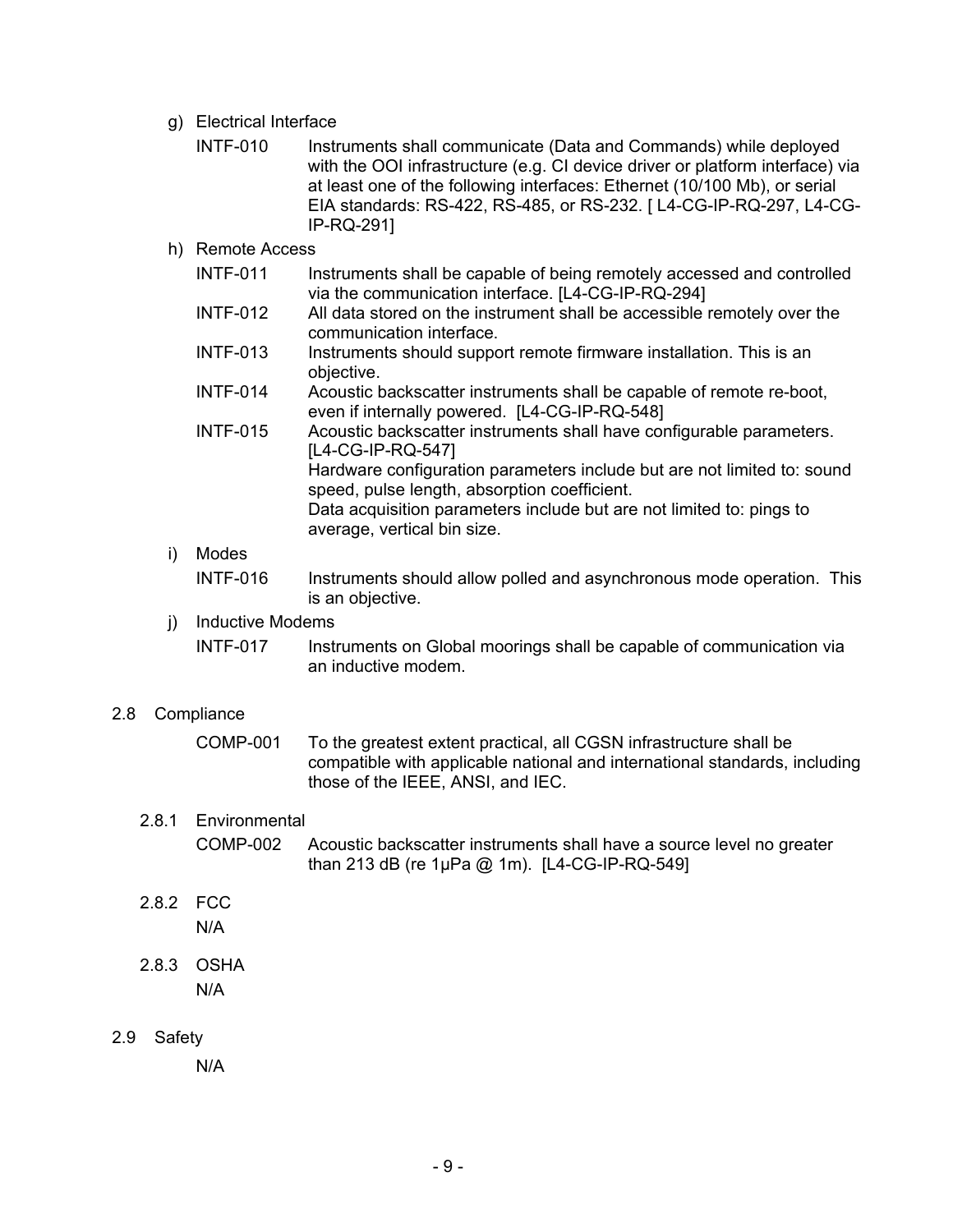#### <span id="page-14-1"></span><span id="page-14-0"></span>2.10 Shipping and Storage

2.10.1 Shipping

| <b>SHIP-001</b> | Instruments shall be provided with reusable transportation cases. [L4-<br>CG-IP-RQ-660]                                 |
|-----------------|-------------------------------------------------------------------------------------------------------------------------|
| <b>SHIP-002</b> | Instrument Transportation Cases shall fit within an ISO shipping<br>container. [L3-CG-RQ-494]                           |
| <b>SHIP-003</b> | Transportation cases shall meet or exceed ASTM-D3951 "Standard<br>Practice for Commercial Packaging." [L4-CG-IP-RQ-660] |
| <b>Storage</b>  |                                                                                                                         |

## <span id="page-14-2"></span>2.10.2 Storage

| SHIP-004 | Instruments shall be capable of being stored with out damage or                        |
|----------|----------------------------------------------------------------------------------------|
|          | degradation between -20 $^{\circ}$ and 50 $^{\circ}$ C for periods of up to 12 months. |

<span id="page-14-3"></span>2.10.3 Safe Handling SHIP-005 Instrument transportation cases shall have external labels specifying safe handling precautions.

#### <span id="page-14-5"></span><span id="page-14-4"></span>2.11 Identification

- 2.11.1 Physical Markings
	- IDNT-001 All components of the Bio-acoustic Sonar instrument package shall be marked indelibly on an exterior surface. Marking shall include:
		- Manufacturer's part number
		- Unit serial number
		- CGSN part number as defined below:
			- P/N 3305-00008-00001 Series A Bio-acoustic Sonar
				-
			- P/N 3305-00008-00002 Series B Bio-acoustic Sonar P/N 3305-00008-00003 Series C Bio-acoustic Sonar
			-

## <span id="page-14-7"></span><span id="page-14-6"></span>2.12 Quality

2.12.1 Product Quality

- QUAL-001 Instrument packages shall be manufactured in accordance with the manufacturer's best practices. Records of quality assurance tests and inspections shall be available for review by the purchaser.
- QUAL-004 A First Article Testing report shall be provided with each first article unit delivered.
- QUAL-002 A certificate of compliance shall be provided with each delivered unit. The certificate of compliance shall be supported with copies of the Factory Acceptance Test report and calibration records for each sensor following integration into the unit.
- QUAL-003 The materials used in construction of the instrument packages shall be chosen and treated in such a way as to reduce the levels of wear, corrosion and deterioration to allow multiple deployments of each unit.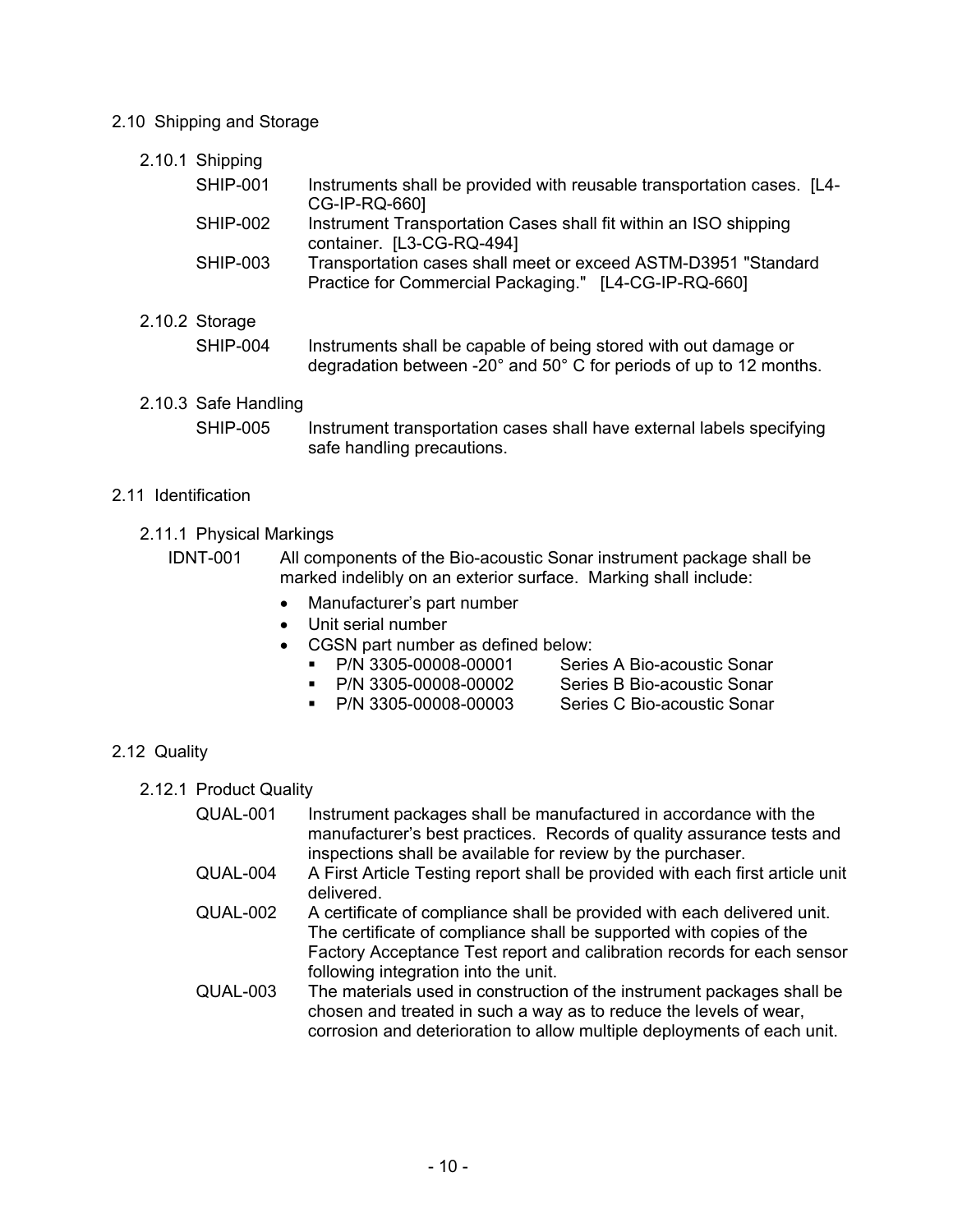## <span id="page-15-0"></span>**3.0 Documentation and Support**

N/A

## <span id="page-15-1"></span>**4.0 Appendices**

<span id="page-15-2"></span>4.1 Table of Bio-acoutics Sonar Types

## **Table 1.** Variations of bio-acoustic sonars required for OOI

|                                | <b>Series A</b>                                                                      | <b>Series B</b>                                                                      | <b>Series C</b>                                                                       |
|--------------------------------|--------------------------------------------------------------------------------------|--------------------------------------------------------------------------------------|---------------------------------------------------------------------------------------|
|                                | Global                                                                               | <b>Coastal Cabled</b>                                                                | <b>Coastal Uncabled</b>                                                               |
| Deployment Interval            | 13 months                                                                            | 13 months                                                                            | 7 months                                                                              |
| <b>Typical Sampling Rate</b>   | 3 pings/30 min                                                                       | 3 pings/30 min                                                                       | 3 pings/30 min                                                                        |
| <b>Battery Power Required</b>  | Yes                                                                                  | <b>No</b>                                                                            | Possibly                                                                              |
| Inductive Modem Communications | Yes                                                                                  | No.                                                                                  | No.                                                                                   |
| <b>Operational Depth</b>       | $~100 \text{ m}$                                                                     | $~100 \text{ m}$                                                                     | $~100 \text{ m}$                                                                      |
| <b>Survivability Depth</b>     | 6000 m                                                                               | 600 m                                                                                | 600 m                                                                                 |
| <b>Frequency Bands</b>         | 38 kHz ±15%<br>70 kHz <sup>a</sup> ±10%<br>120 kHz <sup>b</sup> ±10%<br>200 kHz ±10% | 38 kHz ±15%<br>120 kHz <sup>b</sup> ±10%<br>200 kHz ±10%<br>350-460 kHz <sup>a</sup> | 38 kHz ±15%<br>120 kHz <sup>b</sup> ±10%<br>2005 kHz ±10%<br>350-460 kHz <sup>a</sup> |

<sup>a</sup> It is an objective to include this frequency band.<br><sup>b</sup> The 120 kHz frequency band shall be split beam